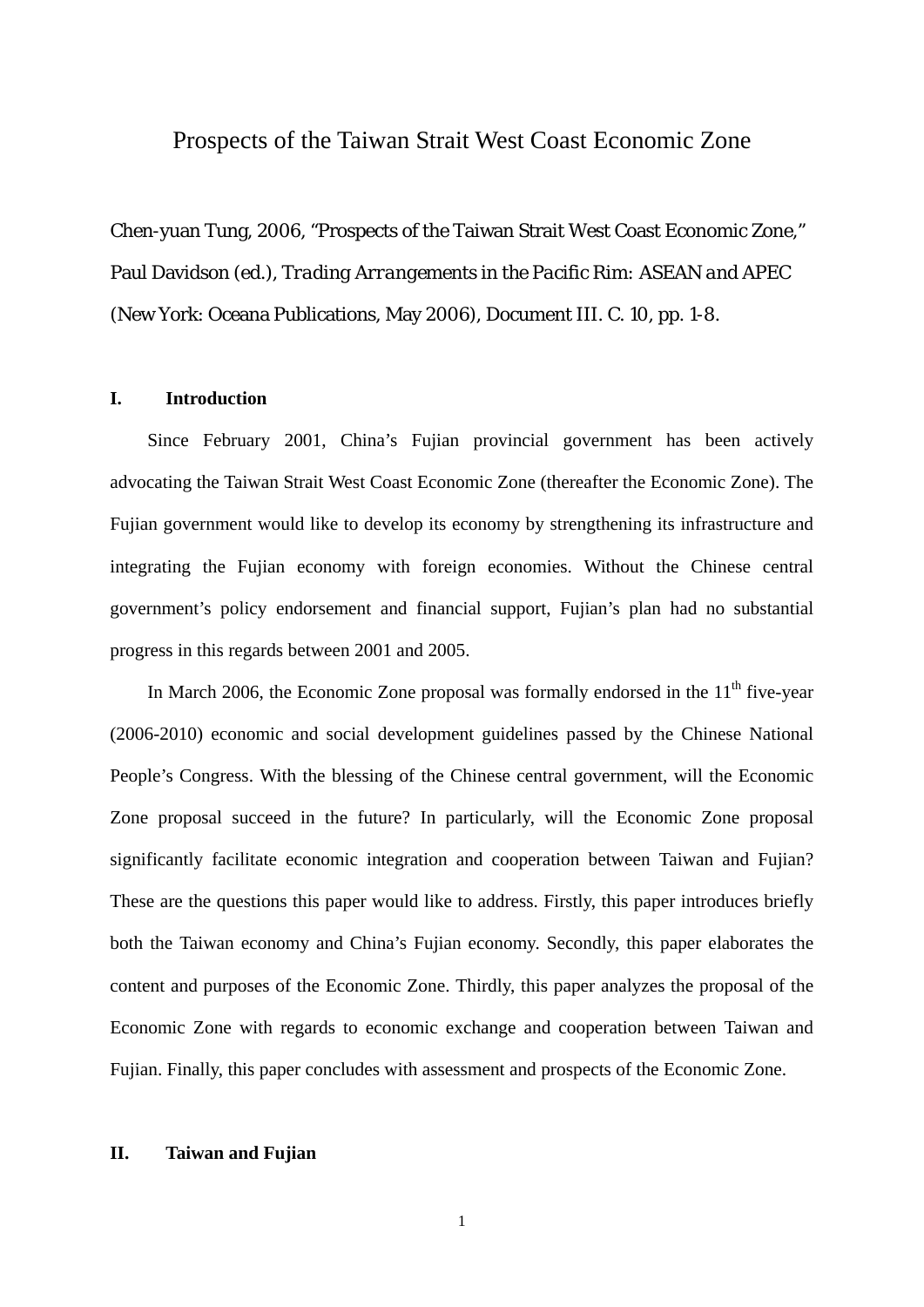Taiwan is formally known as the Republic of China, including the Taiwan island group, the Pescadores (Penghu) in the Taiwan Strait, Kinmen and Matsu off the coast of China's Fujian province. The main island of Taiwan is situated in the western Pacific between temperate Japan to the north, subtropical southern China to the west, and the tropical Philippines to the south. It is bounded to the east by the Pacific Ocean, to the south by the South China Sea and the Luzon Strait, to the west by the Taiwan Strait and to the north by the East China Sea. That is, Taiwan lies on major air and sea transportation routes in the region. The island of Taiwan is about 394 km long and 144 km at the widest point; it has a land area of 36,179 square km and a total of 1,566 kilometers of coastline (including the Penghu Islands). (See Map 1)

Map 1. Taiwan in the World



In 2003, Taiwan's gross national product (GNP) reached US\$295.6 billion, and its per capita GNP was US\$13,139. Gross domestic product (GDP) in 2003 grew to US\$286 billion, of which the industrial sector contributed 30.6 percent and agriculture only 1.8 percent. The service sector, which has been particularly robust and responsible for generating more than 50 percent of Taiwan's GDP since 1988, accounted for 67.6 percent of the GDP in 2003. In terms of foreign trade, the share of heavy and technology-intensive industrial products in total exports rose considerably to register 75.3 percent in 2003 and 77.2 percent in 2004.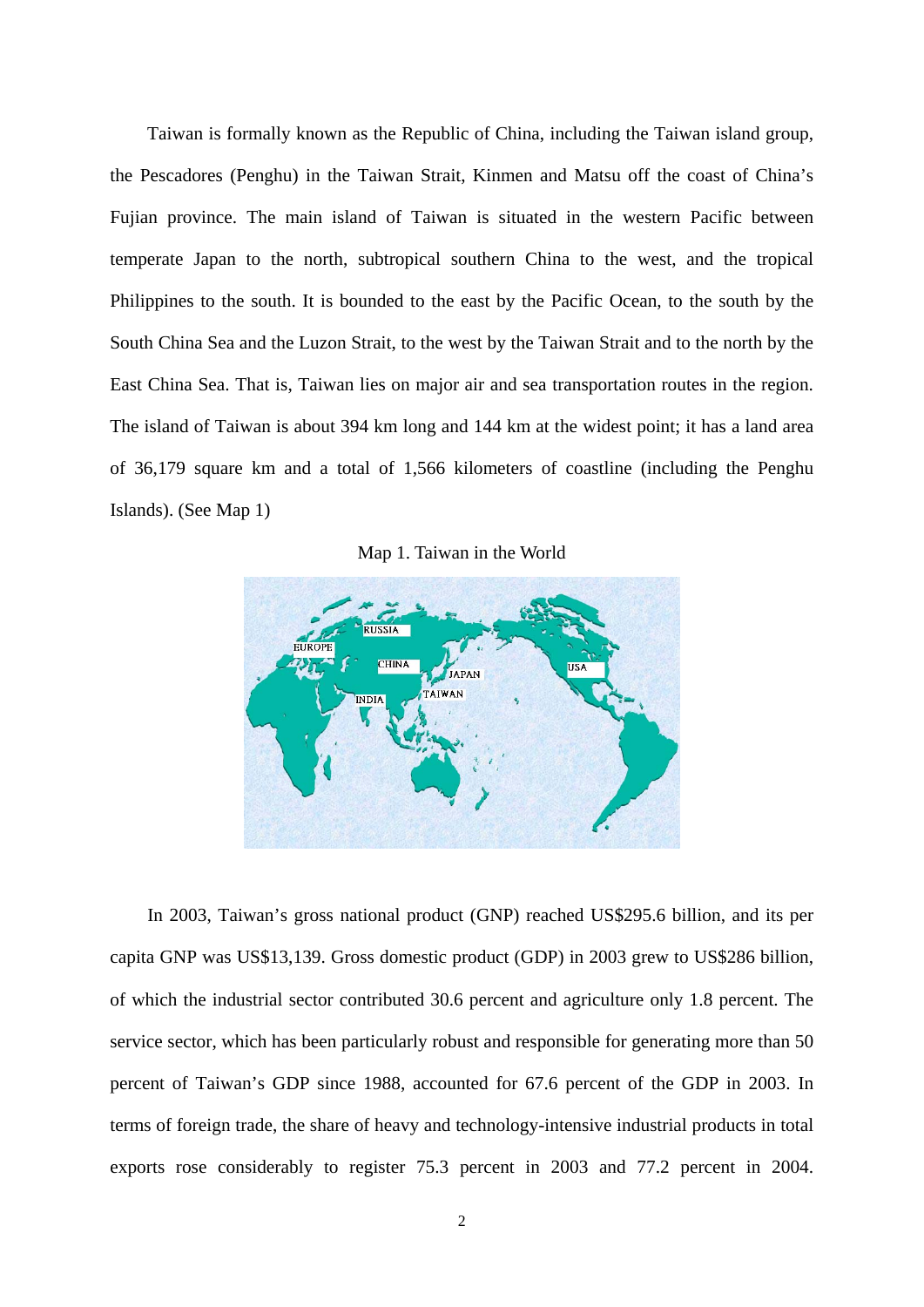Meanwhile, the share of imported capital goods increased from 20.5 percent in 2003 to 21.4 percent in 2004.

Fujian is one of the provinces on the southeast coast of China. The Fujian province borders the Zhejiang province to the north, the Jiangxi province to the west, and the Guangdong province to the south. Taiwan lies to the east, across the Taiwan Strait. The Fujian province is right at the juncture of China's economically most developed areas: the Yangtze River Delta to its north and the Pearl River Delta to its south. (See Map 2.)

Map 2. The Fujian Province of China



Fujian is one of the wealthier provinces of China. Xiamen was one of the first cities in China to be opened up to foreign trade and investment as a Special Economic Zone (SEZ) in 1979. Because of the closeness both geographically and culturally with Taiwan, the Xiamen SEZ targeted Taiwan to attract Taiwan businesspeople's investment and facilitate bilateral trade. As of December 2005, Fujian received US\$ 3.9 billion of foreign direct investment from Taiwan. Over the past twenty-five years, the Fujian province has maintained close business and trade connections with Taiwan.

From 1994-2004, the average growth rate of Fujian's GDP was 12.5 percent and that of per capita GDP was 11.3 percent. In 2004, the provincial GDP reached RMB 605.3 billion, up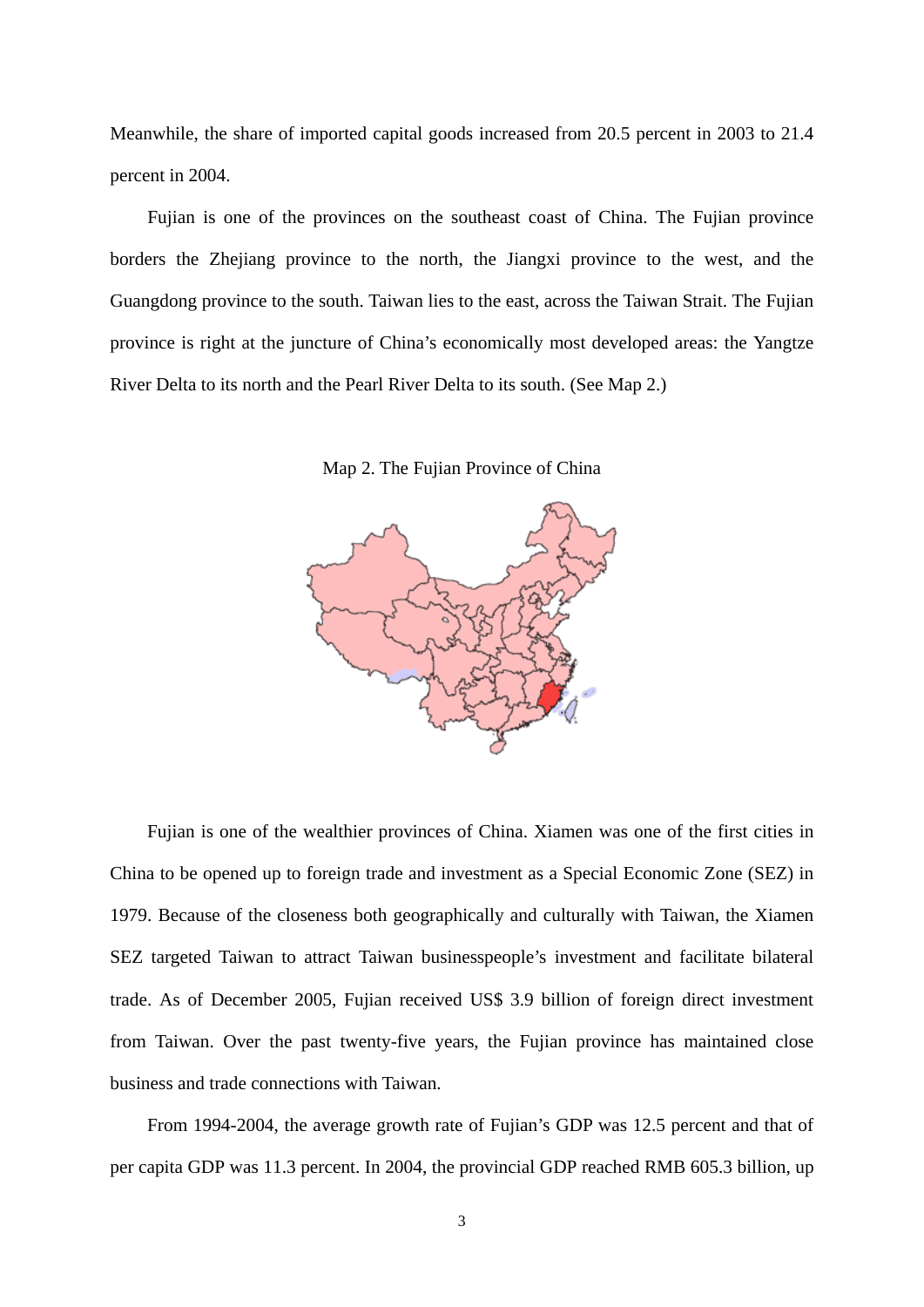12.1 percent over the previous year; the per capita GDP amounted to RMB 17,218, with 11.4 percent rise over the previous year. In 2005, Fujian's nominal GDP was 648.7 billion yuan (US\$ 81 billion), a rise of 11 percent from the previous year. In terms of foreign trade, in 2004, Fujian's imports and exports registered US\$ 47.6 billion, an increase of 34.6 percent over the previous year. Of that, the exports reached US\$ 29.4 billion, a rise of 39.1 percent; and the imports US\$ 18.2 billion, a rise of 27.9 percent.

#### **III. The Content and Purposes of the Economic Zone**

Generally speaking, the Economic Zone proposal has two policy instruments: reinforcing infrastructural construction and fostering regional economic integration between Fujian and neighboring Chinese provinces and between Fujian and foreign economies. The Fujian province will build an urban transportation system, which will cut the time to travel between major cities to less than four hours and the travel time between major cities. The province also gave priority to construction of deep water harbors at Xiamen, Fuzhou and Meizhou harbors to increase their transportation capacity and competitiveness in urban development. In addition, provincial railways and major highways will also be accelerated to put the economic zone in practice. $<sup>1</sup>$ </sup>

 As a matter of fact, the most important feature of the Economic Zone proposal is to foster economic integration between Fujian and Taiwan. The Chinese government attaching a great deal of importance on this proposal has both reasons of politics and economics. From the political perspective, the Chinese government would like to utilize Fujian's geographic and cultural proximity with Taiwan to reinforce people and economic exchange between Taiwan and Fujian. During the National People's Congress (NPC) held in Beijing in March 2006, many NPC deputies advocated that Fujian should be defined as a special zone for

<u>.</u>

<sup>&</sup>lt;sup>1</sup> BBC Monitoring International Reports: "China's Fujian Province Accelerate Key Cities Construction," Sep 6, 2004.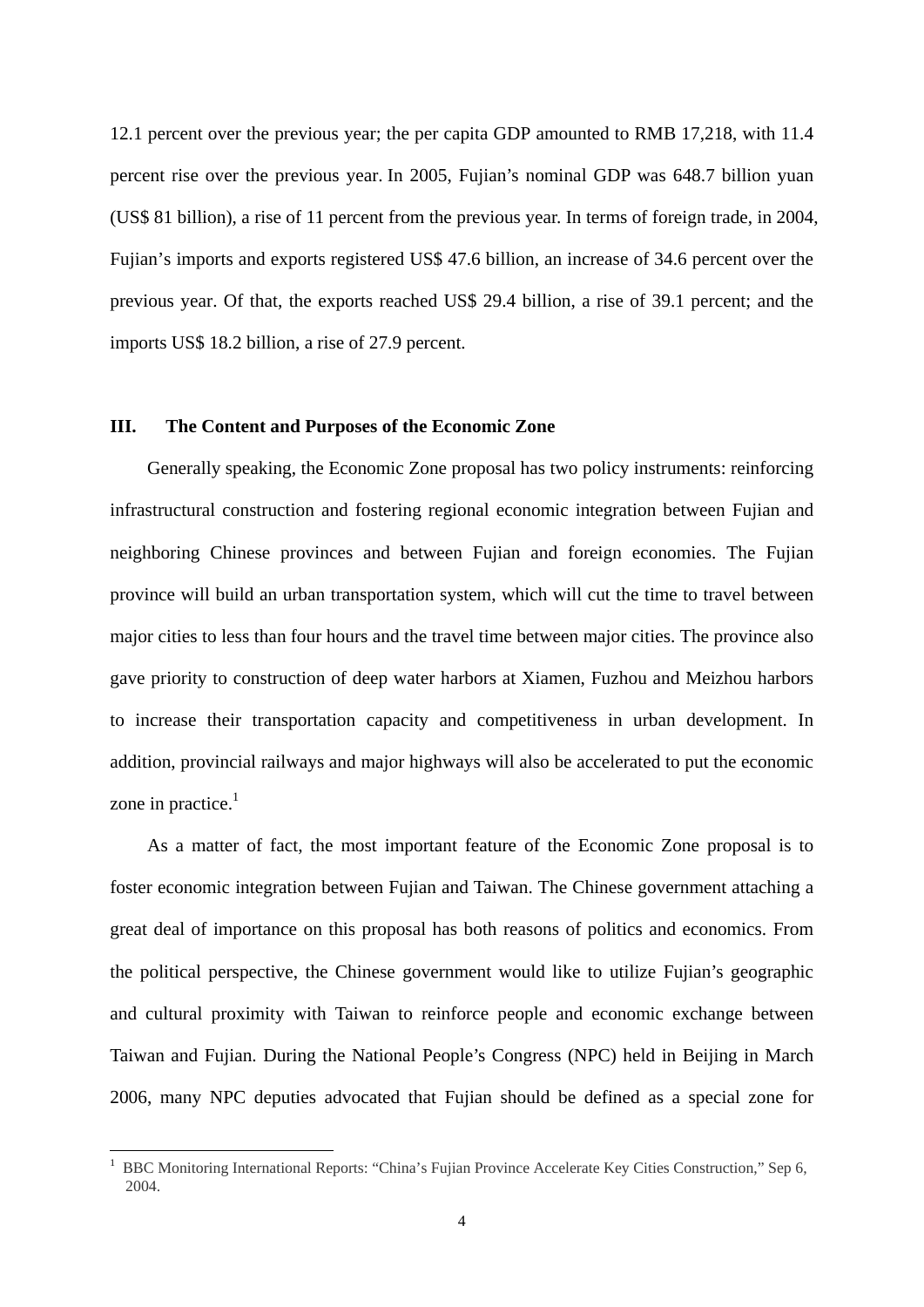Taiwan by implementing the Economic Zone proposal and other political experimental proposals for unification across the Taiwan Strait.<sup>2</sup> Nevertheless, if China's political motive is to attract more Taiwan's investment and thus increase the possibility of reunification, China should propose expanding economic exchange and cooperation between Taiwan and the Yangtze River Delta or the Pearl River Delta, where most of Taiwan businesspeople gathering in China, instead of Fujian.

 From the economic perspective, the Chinese government would like to promote Fujian's economic development through implementing the Economic Zone proposal. Based on current trend of FDI inflow from Taiwan, the Chinese government should attach more emphasis on developing Fujian's overall economic development by strengthening economic linkage between Taiwan and Fujian given Fujian's special historical, cultural, geographic, and economic relations with Taiwan. According to Taiwan's official statistics, Taiwan's investment in Fujian peaked at US\$ 750 million in 2002, then declining to US\$ 450 million in 2004 and US\$ 398 million in 2005.

Taiwan's annual FDI in Fujian declined over time not only in terms of the absolute amount but also the relative term compared to other Chinese provinces. By the end of 1998, the shares of Taiwan's cumulative FDI in Guangdong, Jiangsu (including Shanghai), Fujian, and Zhejian to that in China were 34.1 percent, 31.4 percent, 11.4 percent and 4.4 percent, respectively. By the end of 2005, these shares changed to 27.8 percent, 44.9 percent, 8.2 percent and 6.8 percent, respectively. Fujian's share of Taiwan's FDI in China declined from 7.4 percent in 2004 to 6.6 percent in 2005. This is evident that Fujian did not successfully attract Taiwan's investment through its geographic, cultural, and language advantage compared to other Chinese provinces. Many Taiwan businesspeople have been migrating to northern China. This should be a major concern for the Fujian provincial government.

As a matter of fact, compared to other Chinese coastal provinces, Fujian suffers from

 2 "Fujian Was Defined as a Special Zone for Taiwan," *Zhongguo Shibao* [China Times], March 6, 2006, p. A13.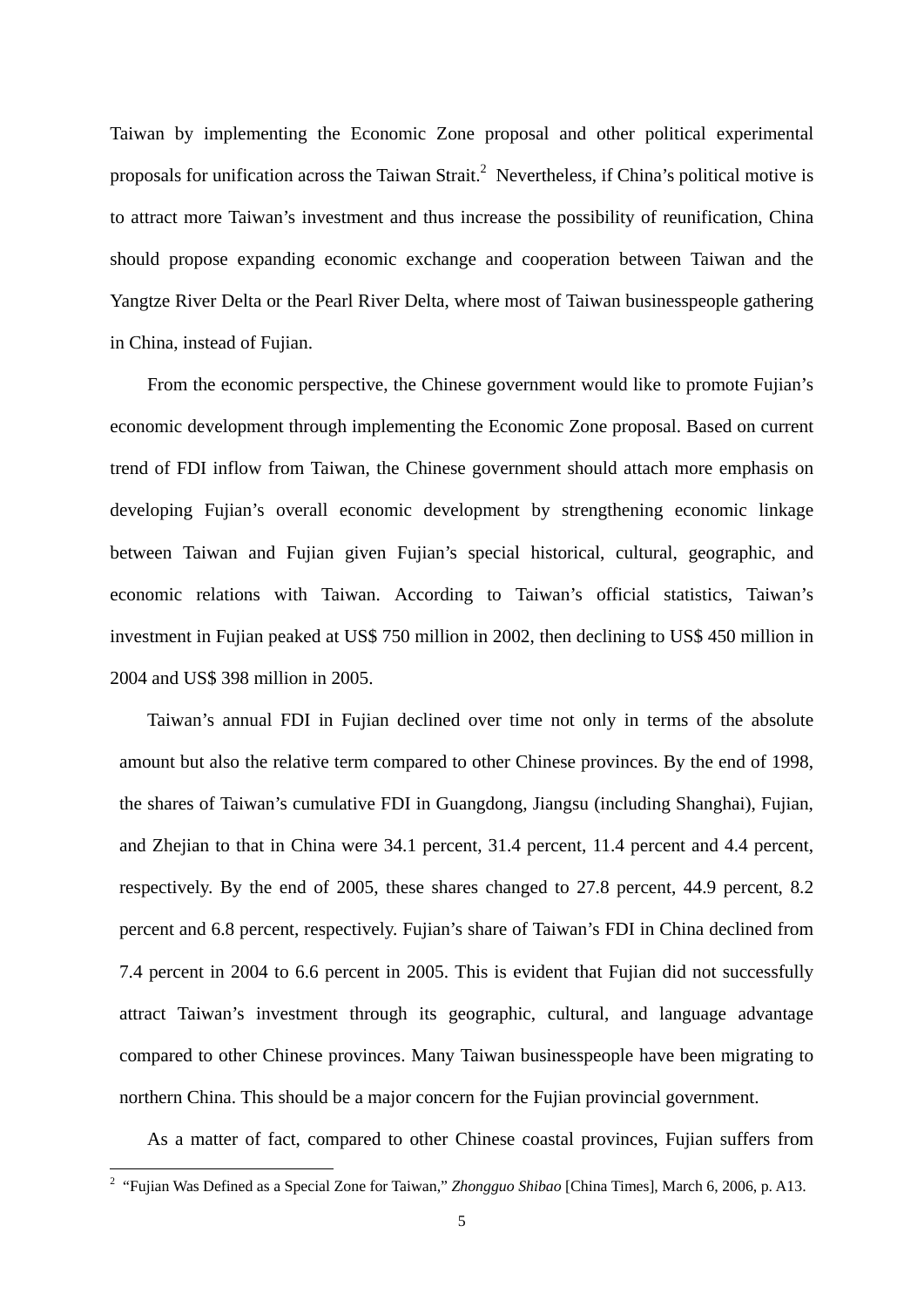many relative disadvantages in attracting Taiwan's investment in terms of market size, transportation convenience and industrial structure. For instance, in terms of comprehensive competitiveness of Chinese cities, best performing Xiamen in the Economic Zone ranked number nine in 2004, far behind Shanghai in the Yangtze River Delta and Shenzhen and Guangzhou in the Pearl River Delta, which ranked as number one to three.<sup>3</sup> Based on the surveys of the Taiwan Electrical and Electronic Manufacturers' Association, Fujian's ranking in 30 Chinese provinces and municipalities declined from number nine in 2001 to number fourteen in  $2005<sup>4</sup>$ 

 As a result, the Fujian province particularly emphasized urban and transportation development and industrial cluster in its "Development Guidelines of the Taiwan Strait West Coast Economic Zone" promulgated in November 2004, which aimed at expanding its market size and improving its infrastructure to attract more FDI. Particularly, as Dean Zhen Yan of the Fujian Academy of Social Sciences pointed out, the main idea of the Fujian government to develop the Economic Zone is to take advantage of the similarities of history, culture, language, and economic development between Fujian and Taiwan to promote bilateral economic exchange, cooperation and prosperity.<sup>5</sup> Therefore, the following section will elaborate the relationship between the Economic Zone and cross-Strait economic relations.

#### **IV. The Economic Zone and Cross-Strait Economic Exchange**

 From the perspective of history, culture, and language, around 70 percent of Taiwan population came from Fujian, granting Fujian a special advantage in economic integration between Taiwan and China. This is the reason why Fujian was chosen by the Chinese government as the first province to engage economic exchange with Taiwan in the late 1970s.

<u>.</u>

<sup>3</sup> *Zhongguo Chenshi Jingzhengli Baogao* [The Paper on the Competitiveness of Chinese Cities], Vol. 3, edited by Pengfei Ni (ed.), (Beijing: Social Science Literature Publisher, 2005), pp. 3-17. 4

Taiwan Electrical and Electronic Manufacturers' Association, *Neixiao Neimao Lian Shengji* [Opportunities Led by Internal Distribution and Domestic Tradel (Taipei: Business Weekly, 2005), pp. 66-69, 76.

 $5\text{ Zhen Yan.}$  conference note, October 21, 2005.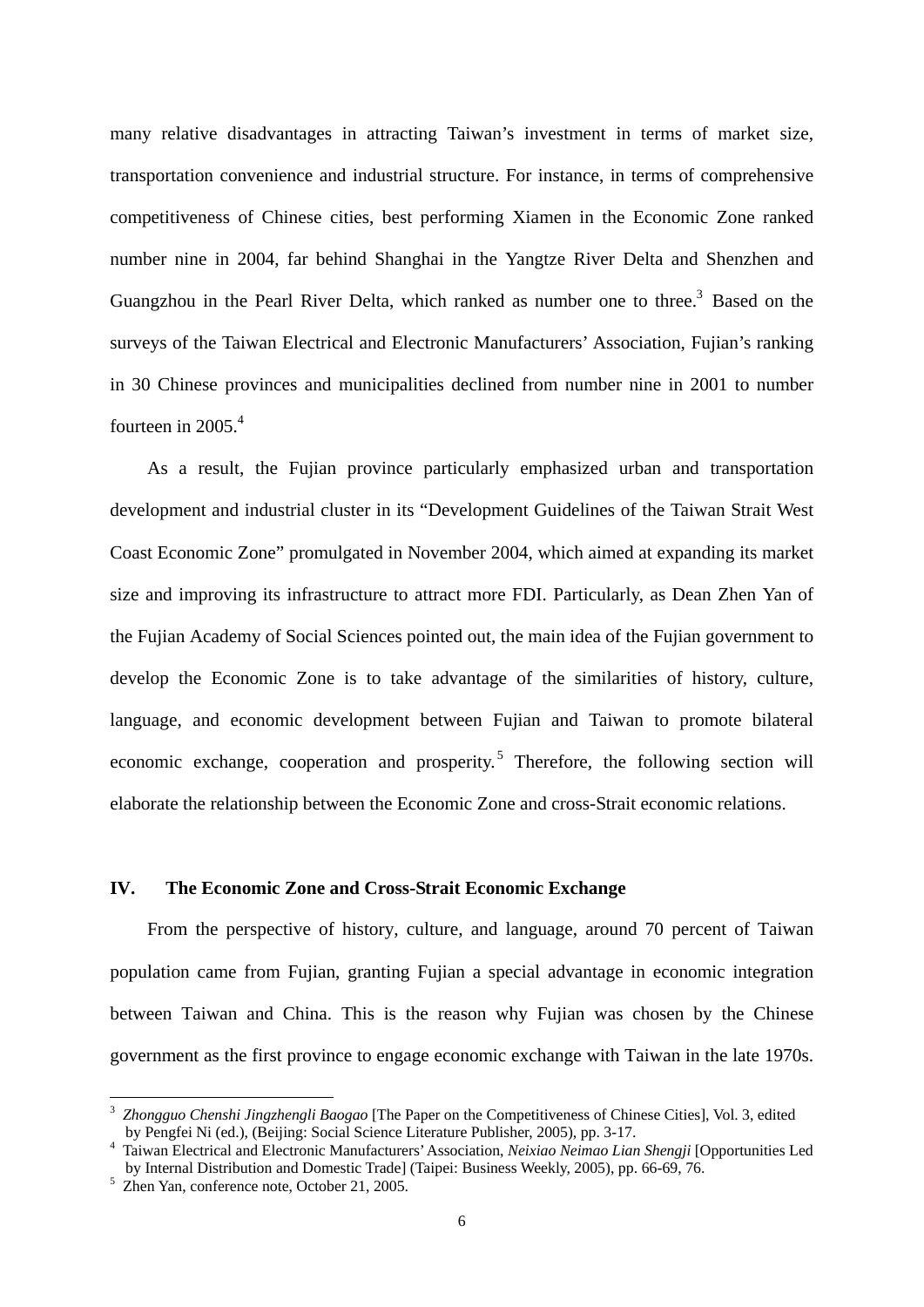In addition, the current status of Fujian's economic development is equivalent to Taiwan's economic development of 1960s-1970s. Fujian's current three pillar industries – electronics, petrochemical and mechanics industries -- are also Taiwan's leading industries, making two economies complementary with each other. Based on these two foundations, Fujian would like to promote further economic exchange and cooperation with Taiwan to facilitate Fujian's economic development.<sup>6</sup>

 Although the Chinese central government and the Fujian provincial government do not clearly elaborate the details of the Economic Zone to facilitate economic exchange and cooperation between Taiwan and Fujian, some important Chinese scholars have been providing general propositions from Fujian's perspective, such as Dean Zhen Yan and Director Fei Li of the Graduate Institute of Cross-Strait Relations in the Xiamen University.

 Li proposed that the strategy of the Economic Zone on Taiwan can be divided into three levels: goal, content and policy. In terms of short-term goals, Li suggested that Taiwan and Fujian should form bilateral trade preferential treatment and investment facilitation measures like the closer economic partnership arrangement between Hong Kong and China. This goal should be achieved by resuming direct air and sea links between Taiwan and Fujian. In terms of medium-term goals, Taiwan and Fujian should achieve comprehensive, direct and reciprocal economic exchange and cooperation by establishing a bilateral economic dialogue mechanism. In terms of long-term goals, Taiwan and Fujian should achieve full economic integration by establish a bilateral economic cooperation mechanism and a common market.<sup>7</sup>

 In terms of content, Li emphasized, Taiwan and Fujian should begin with preferential trade arrangement, then free trade area, and finally full economic integration. There would be two aspects of this content. First is to implement a preferential policy of bilateral commodity and service trade compared to the World Trade Organization regulations. Second, Taiwan and

1

<sup>6</sup> Zhen Yan, conference note, October 21, 2005.

<sup>7</sup> Fei Li, "On the Economic Relations with Taiwan in the Taiwan Strait West Coast Economic Zone," *Dongnan Xubao* (Fujian), 2004, pp. 27-28.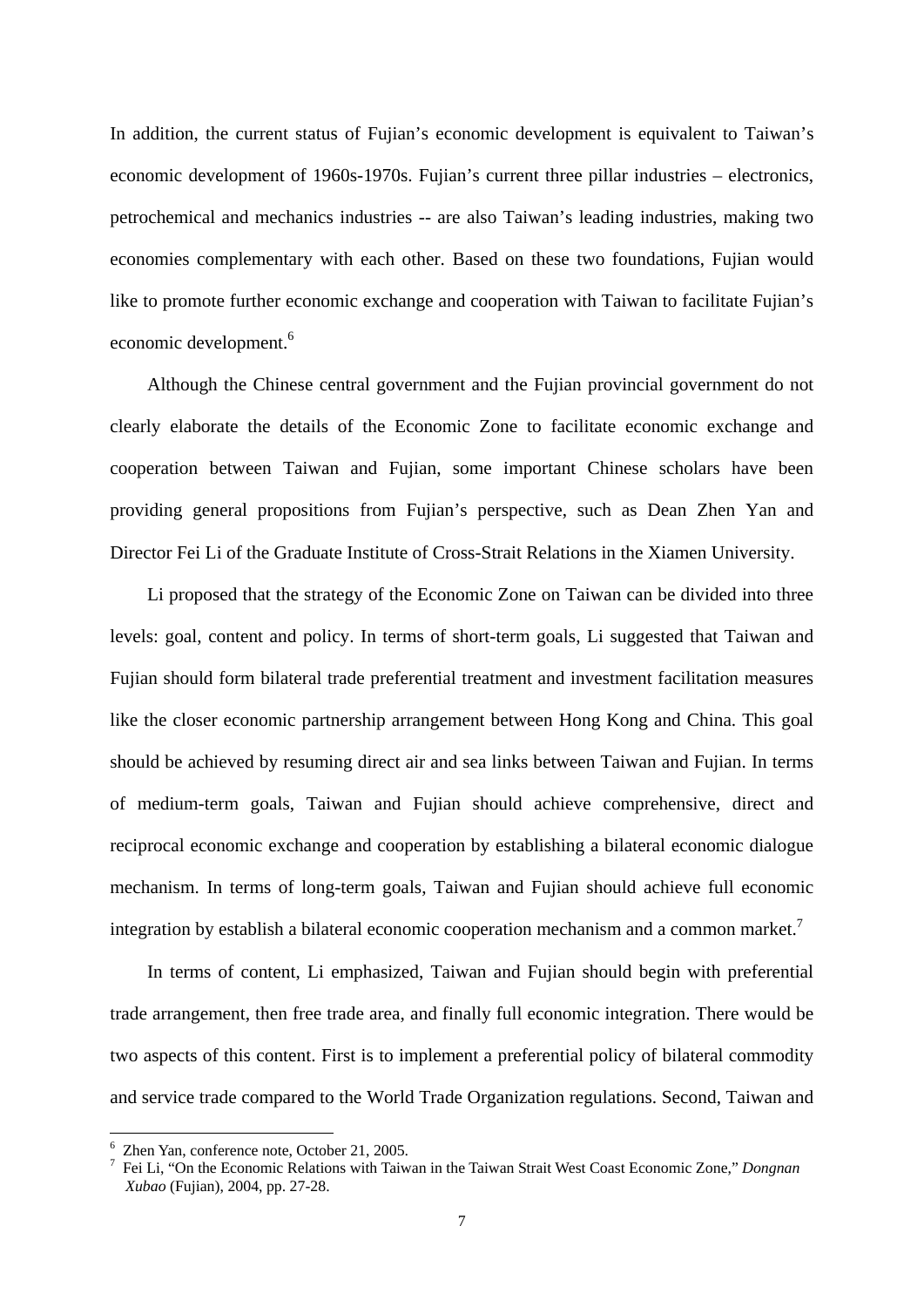Fujian provide each other with more convenience measures of bilateral trade and investment, including trade and investment promotion, custom facilitation, commodity inspection, e-commerce, transparency of law and policy, cooperation of small-medium enterprises, and cooperation in the Chinese medicine industry.

 Finally, in terms of policy, Li proposed that Fujian should unilaterally fulfill Chinese commitments to the WTO in advance to Taiwan businesspeople, promote bilateral financial cooperation (first unilaterally allow Taiwan's financial institutions to operate in Fujian), promote bilateral industrial cooperation (including capital intensive industry, technology-intensive industry and agriculture), facilitate transportation between two sides in order to expand bilateral division of labor, advocate exchange between bilateral people and cities, establish economic negotiation mechanism (including investment protection, economic dispute settlement, and protection of intellectual property rights), etc.

 Although the guidelines for the Economic Zone do not limit to economic exchange and cooperation between Taiwan and Fujian, at least including self-strengthening of Fujian's economic fundamentals and economic exchange and cooperation between Fujian and foreign economies, successful promotion of economic exchange and cooperation between Taiwan and Fujian would be critical to the success of the Economic Zone. Yen and Li are both important scholars to draft the Economic Zone proposal and their suggestions are basically reflected in the plan. The following section would provide preliminary assessment and prospects of the Economic Zone.

## **V. Assessment and Prospects of the Economic Zone**

There are two major instruments for the Fujian government to promote economic exchange and cooperation with Taiwan in the Economic Zone: unilateral preferential treatment for Taiwan businesspeople and bilateral agreements on reciprocal exchange and cooperation. As for the former, Fujian's maneuvering room is very limited. The main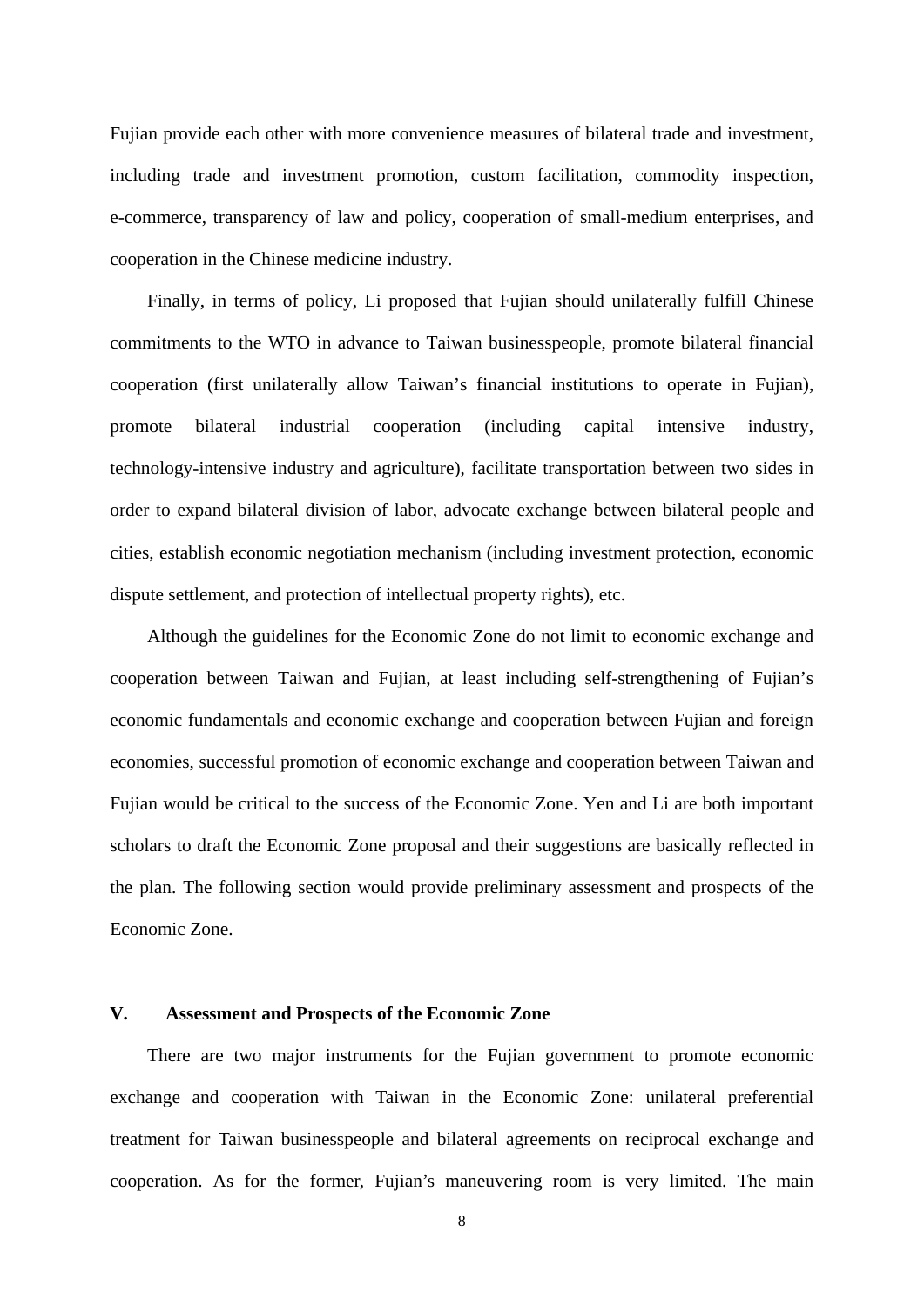instrument Fujian can unilaterally implement is to facilitate bilateral trade and investment. Other trade and investment preferential treatments are restricted under World Trade Organization rules.

In the foreseeable future, Fujian can hardly compete with the Yangtze River Delta and the Pearl River Delta in the manufacturing industry due to its limitations on market size and transportation convenience. Particularly, Taiwan's investment of electronics and electrical appliances in China makes up over 40% of Taiwan's total investment in China and these industries display strong cluster tendencies. It is unlikely Fujian's unilateral preferential treatment will reverse the long-term trend of Taiwan businesspeople expanding investment in the Yangtze River Delta and around the Bohai Area. At most Fujian's preferential measures could slow the speed at which Taiwanese companies move north.

Secondly, in the Economic Zone proposal, many suggested policy measures involve with the establishment of a bilateral economic exchange and cooperation mechanism between Taiwan and Fujian, particularly in the service industry. Taiwanese investment in Fujian's service sector will be an important aspect of future bilateral economic exchange and cooperation because most of Taiwan's manufacturing enterprises have been allowed to invest in China. In the service industry, both sides across the Taiwan Strait still have many restrictions on investment and probably need to sign an agreement of exchange and cooperation frameworks prior to the opening of the service sector.

However, to establish these frameworks require bilateral negotiation between Taiwan and China or Fujian. It is too early to judge whether Taiwan and China are willing to negotiate with each other through their authorized organizations. In order to promote economic exchange and cooperation between Taiwan and Fujian, both Yen and Li were very cautious by emphasizing that the Fujian government should adopt an approach of "separating politics and economics" or "economics first" to avoid cross-Strait political dilemma. Particularly, they emphasized that Fujian should strive for the support of the central government in this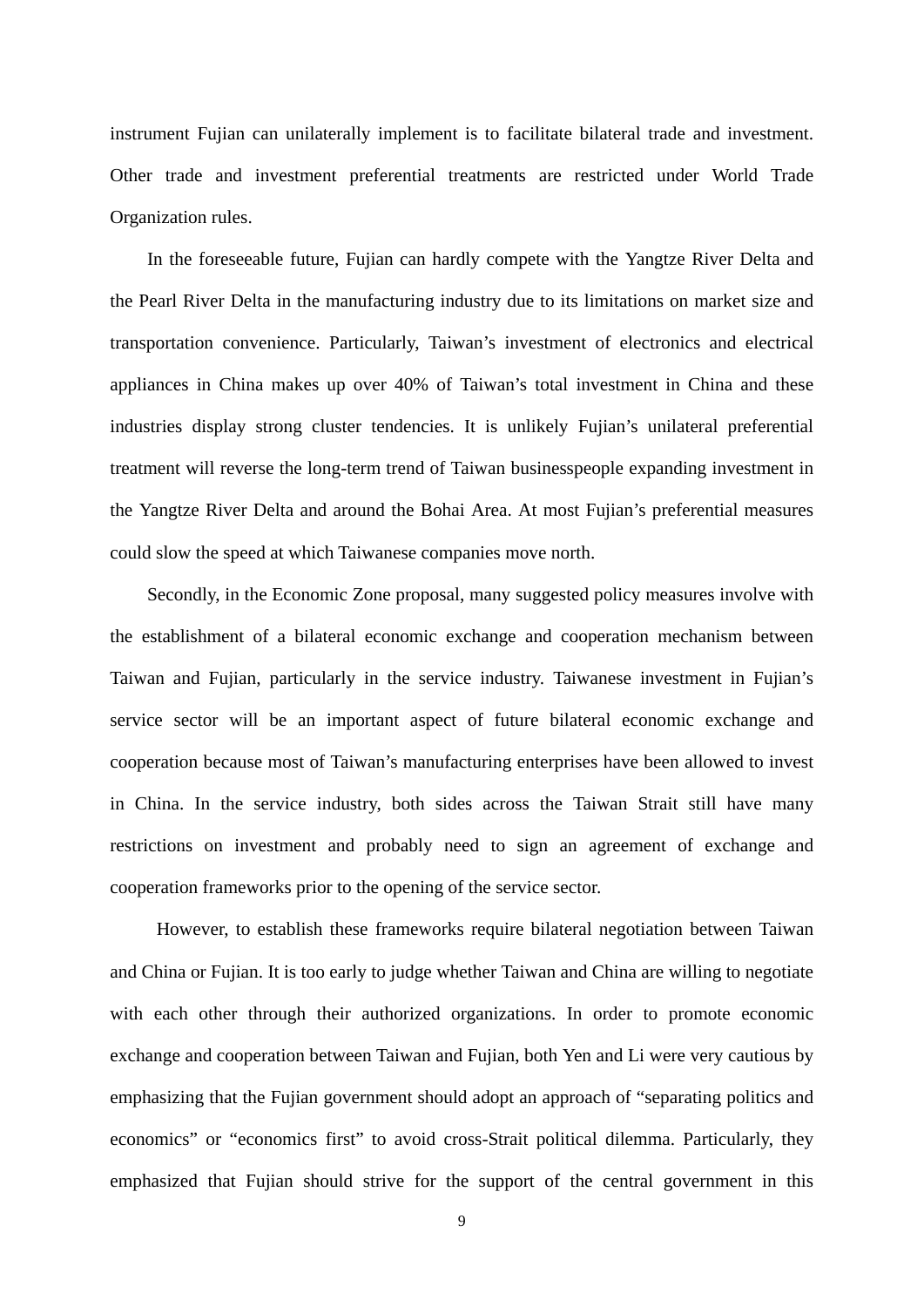regards. 8 Nevertheless, there are too many sensitive political variables in cross-Strait relations. It is very difficult to establish a bilateral negotiation mechanism for the Economic Zone with full support from both governments of Taiwan and China.

If Fujian could unilaterally open up its service sector for Taiwanese businesspeople to invest and operate, of course it would increase the willingness of Taiwanese businesspeople to invest in Fujian. However, these preferential treatments would violate the principle of the WTO's most favored nation treatment and thus might provoke other countries' objection. Furthermore, these preferential treatments could be only temporary incentives, insufficient to persuade large numbers of Taiwanese businesses in other parts of China to transfer their manufacturing bases to Fujian due to Fujian's small market size. As long as other areas of China provide similar preferential treatments, Fujian's advantage will disappear very soon.

Thirdly, implementation of preferential trade arrangements and a free trade area between Taiwan and Fujian would be very difficult because in reality Fujian is not an independent custom area, completely isolating from other provinces in China in terms of trade flow. It will be very difficult to identify the origin of goods and service. Chinese commodities might be exported to Taiwan through Fujian and Taiwan commodities might be exported to whole China through Fujian. This will create enormous difficulties in managing trade across the Taiwan Strait. The preferential treatment agreements between Taiwan and Fujian might end up in effect the bilateral agreements between Taiwan and China.

Fourthly, the goal of full economic integration (like economic union) suggested by Li is more difficult to achieve for Taiwan and Fujian. From the perspective of economic integration theory, in addition to opening up each other's commodity, service, and production factor markets, full economic integration requires both sides coordinate in their monetary policies, fiscal policies, social welfare policies, industrial policies and product standards, etc. By

<u>.</u>

<sup>8</sup> Fei Li, "On the Economic Relations with Taiwan," *Dongnan Xubao*, p. 27. Zhen Yan, conference note, October 21, 2005.